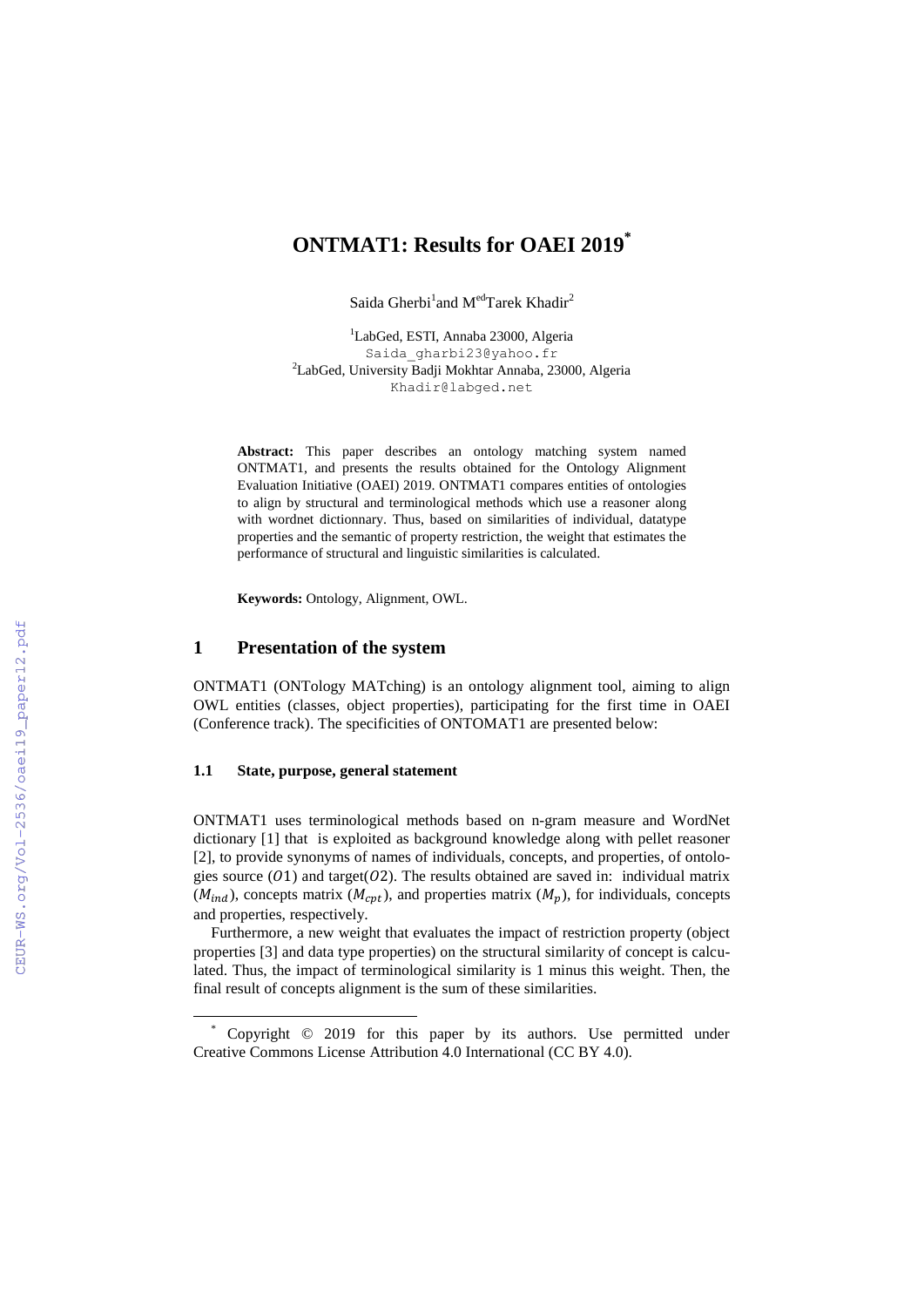## **1.2 Approach description**

The suggested algorithm is composed of 3 levels as explain in the following:

1. In level 1, normalization techniques such as lemmatization [4], are applied on each entities name of matrices ( $M_{\text{cpt}}$ ,  $M_{\text{ind}}$ ,  $M_p$ ). Then, the n-gram measure is used to assess the similarity among these entities. This measure is opted because it permits the control of the lexicon size and keeping at the same time a reasonable threshold for every composed term (names).The obtained value is assigned to the intersection between entities into every matrix. Since, the metric measures used to align entities may suffer of several drawbacks, such as: the existence of synonyms that expresses the same entity using different words. Entities names are also compared to WordNet synsets using n-gram and the relation among synsets are inferred by Pellet reasoner. Then, the relations among these entities are deduced from relations inferred by the reasoner.

If *synonym* relation is inferred, then the value of intersection among these entities in their matrix becomes the average between 1.0 and the value calculated by the n-gram measure, else the existent value is preserved.

2. In level 2, every property restriction defines the class allocated by a weight  $w<sub>i</sub>$  that evaluates the influence of its semantic on this class.

The sublanguage OWL-DL of OWL (Web Ontology Language) certified by the World Wide Web Consortium  $(W3C)^{i}$  is adopted in this paper to define the offered ontology matching algorithm. This language distinguishes two types of property restrictions: value constraints and cardinality constraints, which give a semantic sense to the assessed weight. A value constraint applies constraints on the range of the property. These constraints put on the class  $C$  or an object  $o$  can be:

- *allValuesFrom(C),* is the same to the universal (for-all:  $\forall$ ) quantifier of Predicate logic that for each instance of  $C$ , every value for Property must satisfies the constraint. Therefore, the algorithm can assert that this property has a robust impact on the class. Consequently, from its semantic, the influence of this restriction on the class is considered "strong" and suggested 1.0 as weights  $w_{1i}$ , in  $O_1$ ,  $O_2$ , respectively, affected by ONTMAT1 to *allValuesFrom*.
- *someValuesFrom(C),* is similar to the existential quantifier of Predicate logic that for each instance of  $C$ , there exists at least one value for Property that satisfies the constraint. Therefore, the influence of this constraint on a given class can be valued as average and the value 0.75 is affected to  $w_{1i}$  in  $Q_1$  and  $w_{2i}$  in  $Q_2$ .
- $hasValue(o)$ , joins a restriction class to a value  $o$ , which may be an individual or a data value. This restriction designates a class of all individuals for which the concerned property has at least one value *semantically* equivalent to *o* (it can, also, have supplementary values). The effect of this restriction can be considered as weak and the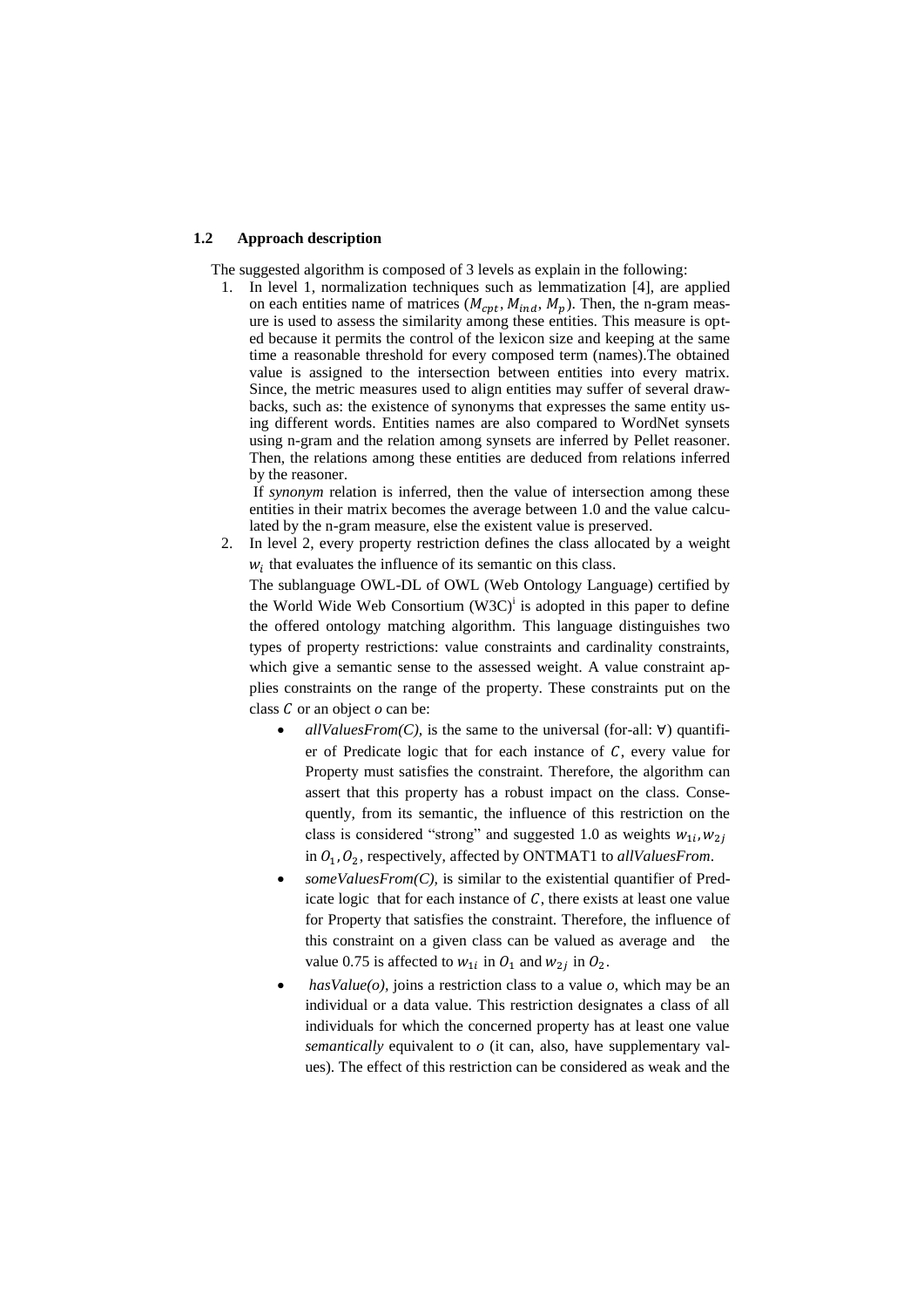assigned weights  $(w_{1i}, w_{2i})$  in  $\mathcal{O}_1, \mathcal{O}_2$ , respectively) are evaluated to 0.25.

- A cardinality constraint is defined by *maxCardinality(n)* and *min-Cardinality(n)*, where  $(n)$  is the number of values that a property can take. *[Owl:maxCardinality\(](http://www.w3.org/TR/2004/REC-owl-semantics-20040210/#owl_maxCardinality)n)* describes a class of all individuals that have *at most n* diverse values (individuals or data values) for the concerned property. The influence of this constraint is only on *n* value, for this reason, it is estimated as a weak constraint and ONTMAT1 affects 0.25 to weights  $w_{1i}$ ,  $w_{2i}$  in  $O_1$ ,  $O_2$ , respectively. The same for *minCardinality(n)* that describes a class of all individuals that have *at least n* various values for the concerned property.
- 3. Level 3 assesses structural similarity between concepts established upon properties restrictions. Property restrictions can be either *datatype properties* (data literal is the value of properties), or *object properties* (individual is the value of properties)<sup>ii</sup>. Firstly, restriction names of concepts  $(C_{1i}, C_{2i})$  to be matched are compared using terminological methods.

Secondly, same terminological methods are used to measure similarities among *datatype properties* names of both concepts to align, as well as the average of these similarities is calculated to determine *data similarities*.

Finally, similarities among individuals of concepts to match are extracted from  $M_{ind}$  to compute their average *data similarities*.

Afterwards, weights  $w_i$  and  $w_i$  evaluated influences of property on concepts

are multiplied by *data similarities* and *data similarities*. Furthermore, values affected to  $M_p$  will be replaced by those deduced in this level.

4. The last level consists on aggregation of above similarities of concepts. Consequently, the final similarity is the sum of structural similarity and 1 minus the average of structural weights multiplied by terminological similarity.

## **1.3 Adaptations made for the evaluation**

The alignment format adapted by the results, is the "=" sign for equivalence relation with confidence of 1.

However our system provides other relation called fuzzy relation symbolized by *-1*, proposed to resolve the problem of domination of structural similarity. This relation designates that the suggested system cannot decide about the relation that can be among the entities to match. This relation is assigned to concepts in which the difference between its  $TermSim(C_{1i}, C_{2i})$ ,  $StructSim(C_{1i}, C_{2i})$ , has a value that exceeds a certain threshold considered according to the expertise of the application in OAEI.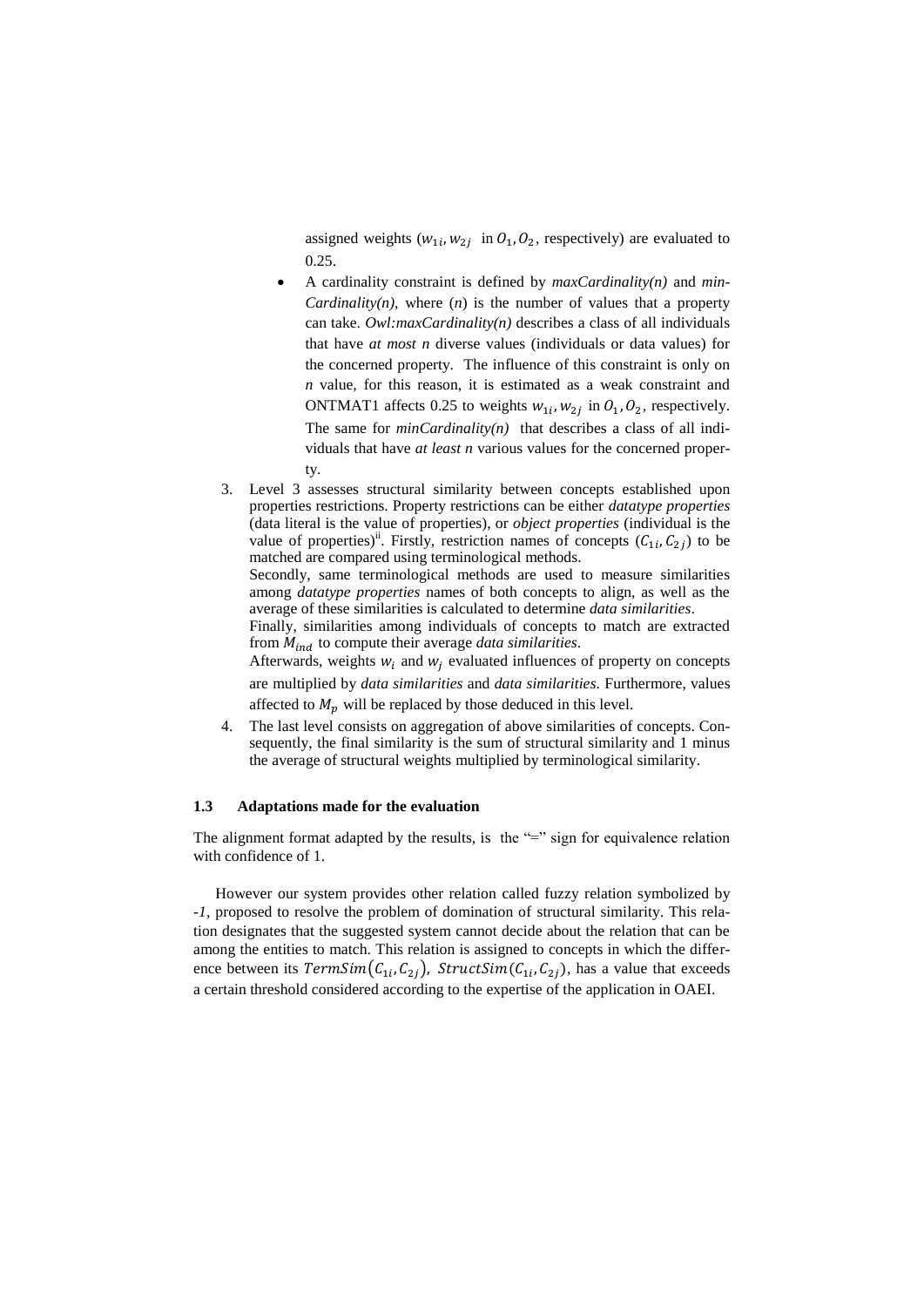## **2 Results**

In this version we wish to test the techniques used by ONTMAT1, for instance: the inferences mechanisms applied upon WordNet, and the deduction of the matching among entities using weight based on restriction properties. The track used to perform these tests is the conference track. Conference track comprises 16 ontologies from the domain of conference organization.

The results of the evaluation based on crisp reference alignments that contains only classes (*M1-rar2; M1-ra1; M1-ra2* ) are considered in this study because the objective of this version is to show the influence of the weight and the reasoner on the classes alignment and properties will be treated in the next version

As depicted in Table 1, ONTMAT1 provides fairly stable alignments when matching conference ontologies. Table 2 illustrates that ONTMAT1's performance in discrete and continuous cases increases 16 percent in terms of F-measure over the sharp reference alignment from 0.55 to 0.64, driven, principally, by increased recall.

|               | Precision | F-Measure 1 | Recall |
|---------------|-----------|-------------|--------|
| $M1$ -ral     | 0.82      | 0.61        | 0.49   |
| $M1-ra2$      | 0.77      | 0.56        | 0.44   |
| $M1$ -rar $2$ | በ 77      | በ 58        | 0.46   |

**Table 1.** Results based on the crisp reference alignments.

**Table 2**. Results based on the uncertain version of the reference alignment.

| Precision                                   | F-measure1 | Recall |  |  |
|---------------------------------------------|------------|--------|--|--|
|                                             |            |        |  |  |
| Uncertain reference alignments (Sharp)      |            |        |  |  |
| 0.82                                        | 0.55       | 0.41   |  |  |
|                                             |            |        |  |  |
| Uncertain reference alignments (Discrete)   |            |        |  |  |
| 0.82                                        | 0.64       | 0.52   |  |  |
|                                             |            |        |  |  |
| Uncertain reference alignments (Continuous) |            |        |  |  |
| 0.82                                        | 0.64       | 0.53   |  |  |

Finally, ONTMAT1 have generated only one incoherent alignment in the evaluation based on logical reasoning.